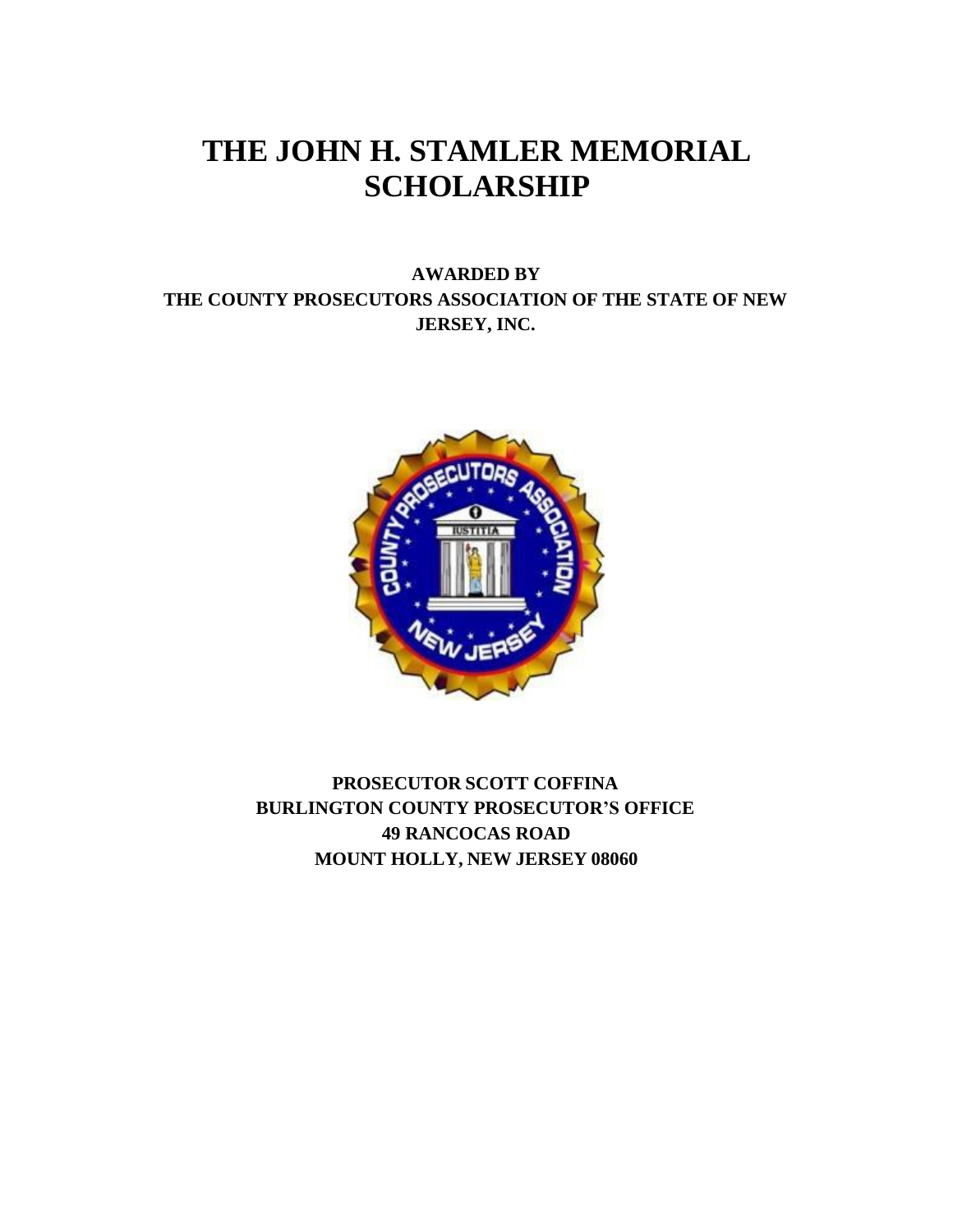# **THE JOHN H. STAMLER MEMORIAL SCHOLARSHIP**

## **THECOUNTY PROSECUTORS ASSOCIATION OF THE STATE OF NEW JERSEY,INC.**

#### **GENERAL INFORMATION**

**The County Prosecutors Association of the State of New Jersey, Inc., is a non-profit corporation which annually awards scholarships to law students and college and graduate students.**

**Each scholarship is a one-year grant in the amount of \$3,500 paid directly to the recipient. Persons may not reapply for succeeding years.**

**To be eligible, an applicant must be a New Jersey resident and a sworn law enforcement officer seeking educational advancement on a college or graduate level to improve their effectiveness as a law enforcement officer. The applicant must also demonstrate financial need.**

**Applications must be postmarked or emailed by September 4, 2020. Personal interviews of finalists will be conducted. Applicants will be notified of the Committee's decision in October 2020.**

**Applications should be sent to:**

**Prosecutor Scott Coffina Burlington County Prosecutor's Office 49 Rancocas Road Mount Holly, New Jersey 08060 [SCoffina@co.burlington.nj.us](mailto:SCoffina@co.burlington.nj.us)**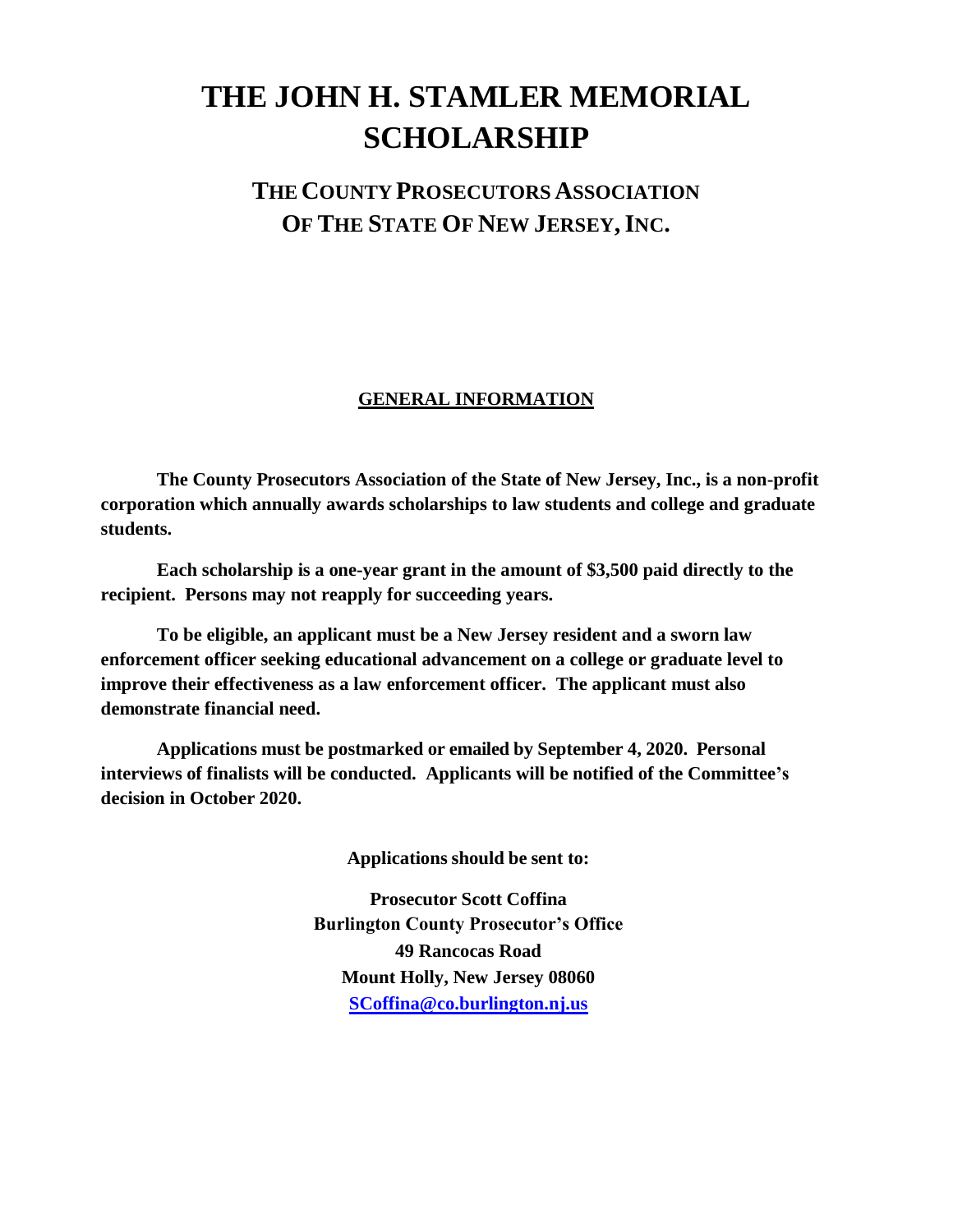## **JOHN H. STAMLER (1938-1990)**

**Those of us who were fortunate enough to know John H. Stamler during his time with us know of a man whose life was marked with integrity and compassion, a man with a delightful wit and an acute sense of fairness coupled with a strong desire to be of service.**

**John was the first Prosecutor in New Jersey ever to be appointed to three consecutive terms. He was first appointed by Governor Brendan Byrne on May 12, 1977, reappointed to a second term by Governor Thomas Kean on November 3, 1982 and then reappointed again to the unprecedented third term by Governor Kean on May 16, 1988.**

**He was twice chosen to be president of the County Prosecutors Association, serving from 1983 to 1984 and again from 1989 to 1990.**

**John graduated from Lafayette College and Vanderbilt University Law School and was admitted to the New Jersey Bar in 1965. He was sworn in as an Assistant Union County Prosecutor on December 14, 1967 and was supervisor of the first countywide narcotics strike force, combining county investigators and municipal police officers in a joint assault against drug dealers.**

**He was known throughout New Jersey as a man who loved law enforcement with an unbridled passion, a man so driven by a desire to be of use to his fellow man that he would not allow the physical pain and problems associated with his heart transplant and terminal illness to stand in the way of performing his duties.**

**His list of awards, accomplishments and honors fills several pages, but suffice it to say he was indeed recognized for his innovations in such areas as domestic violence, child abuse, victim/witness assistance, crime prevention and most of all, the battle against the scourge of drugs.**

**Beyond all of that, he took the time to remember birthdays, children and the special events in the lives of friends, staff members and those closest to him.**

**The Union County Police Academy Building, as well as this special annual scholarship award, are forever named in honor and in memory of "Mister Prosecutor," John H. Stamler.**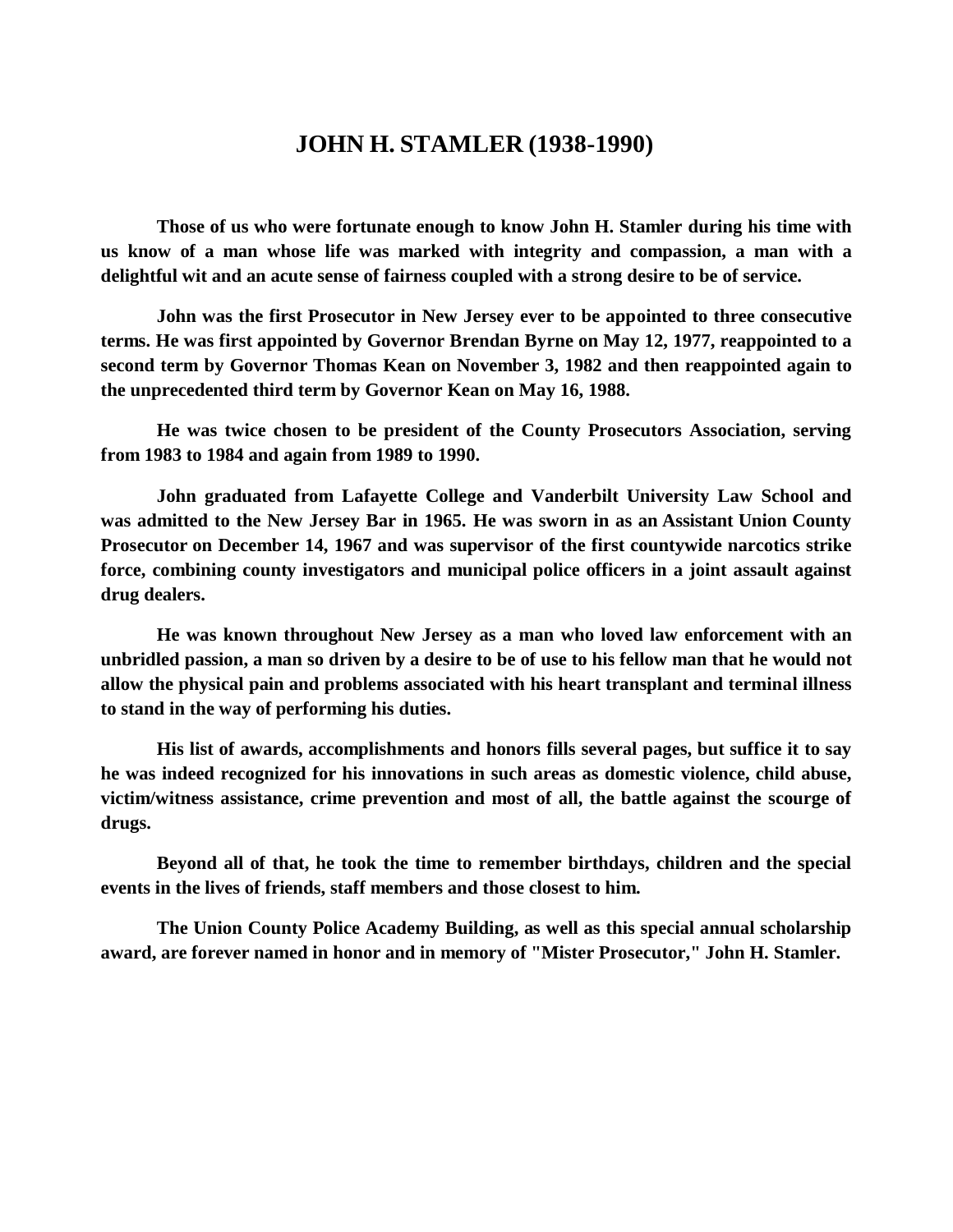## **JOHN H. STAMLER MEMORIAL SCHOLARSHIP APPLICATION**

| I. Personal History of Applicant  |                          |                   |               |                    |  |  |
|-----------------------------------|--------------------------|-------------------|---------------|--------------------|--|--|
| ( ) Mr. ( ) Miss ( ) Ms. ( ) Mrs. |                          |                   |               |                    |  |  |
| Name                              |                          |                   |               |                    |  |  |
| <b>Last Name</b>                  |                          | <b>First Name</b> |               | <b>Middle Name</b> |  |  |
|                                   |                          |                   |               |                    |  |  |
|                                   | <b>Number and Street</b> |                   |               |                    |  |  |
|                                   |                          |                   |               |                    |  |  |
|                                   | City                     | <b>County</b>     | <b>State</b>  | <b>Zip Code</b>    |  |  |
|                                   |                          |                   |               |                    |  |  |
| <b>Current mailing Address</b>    |                          |                   |               |                    |  |  |
| (If different from above)         | <b>Number and Street</b> |                   |               |                    |  |  |
|                                   |                          |                   |               |                    |  |  |
|                                   | City                     | <b>County</b>     | <b>State</b>  | <b>Zip Code</b>    |  |  |
|                                   |                          |                   |               |                    |  |  |
| <b>Phone Number(s):</b>           |                          |                   |               |                    |  |  |
|                                   | Home                     |                   | <b>Mobile</b> |                    |  |  |
| Date of Birth:                    |                          |                   |               |                    |  |  |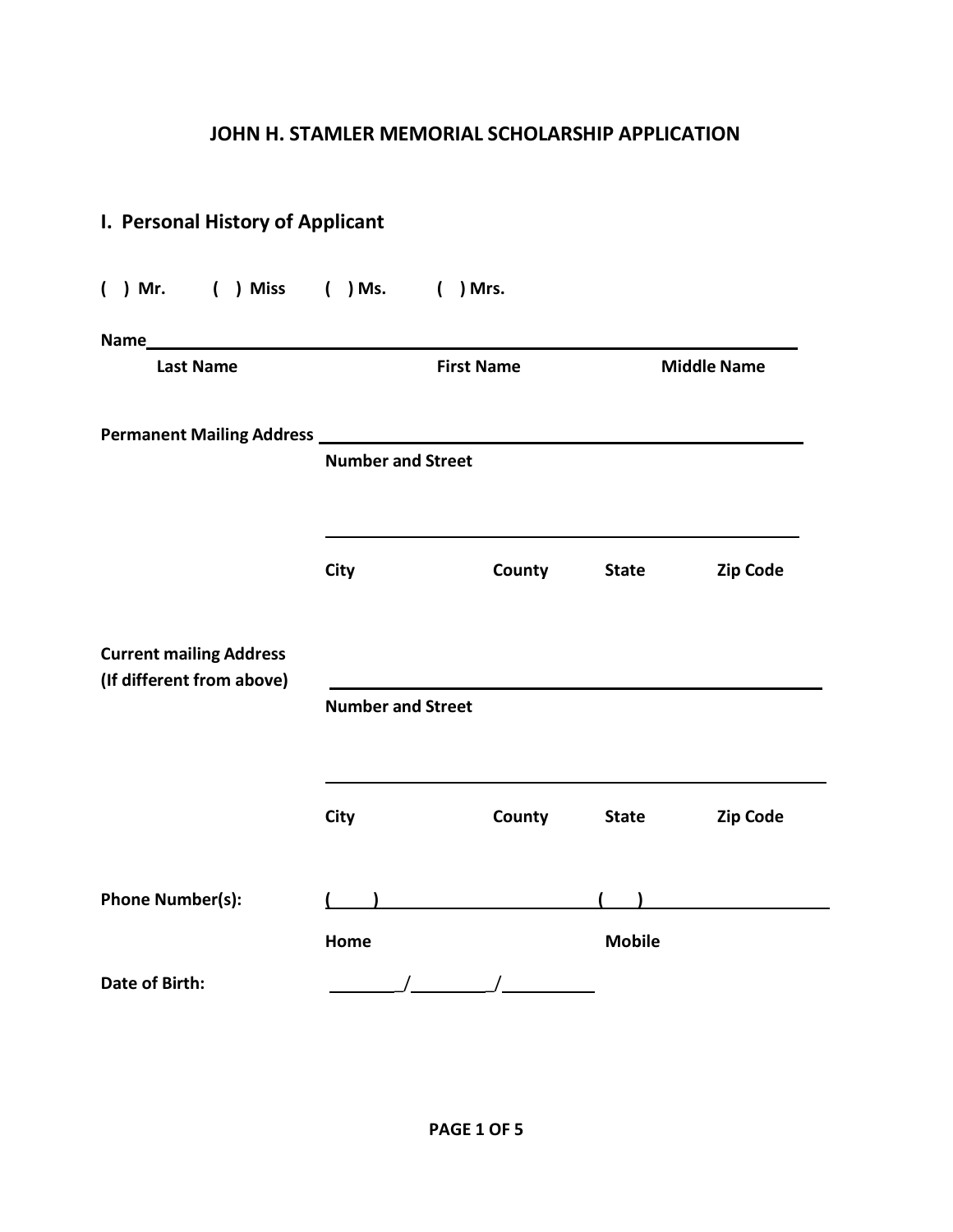| <b>Social Security Number</b>                        |                              |           |                |     |  |
|------------------------------------------------------|------------------------------|-----------|----------------|-----|--|
| <b>Country of Citizenship:</b>                       |                              |           |                |     |  |
| <b>Marital Status</b>                                | ) Single (<br>$\overline{ }$ | ) Married |                |     |  |
| <b>Dependents:</b>                                   | <b>Name</b>                  |           | Age            |     |  |
|                                                      | <b>Name</b>                  |           | Age            |     |  |
| <b>Present occupation:</b>                           |                              |           |                |     |  |
| Have you served in the Armed Services?               |                              | Yes       | $( )$ No       | ( ) |  |
| <b>Branch</b>                                        | <b>Dates of Service</b>      |           |                |     |  |
| <b>Discharge Date</b>                                | <b>Rank at Discharge</b>     |           |                |     |  |
| Have you served in any law enforcement capacity? Yes |                              |           | $( )$ No $( )$ |     |  |
| <b>Agency</b>                                        | <b>Dates of Service</b>      |           |                |     |  |
| <b>Position</b>                                      |                              |           |                |     |  |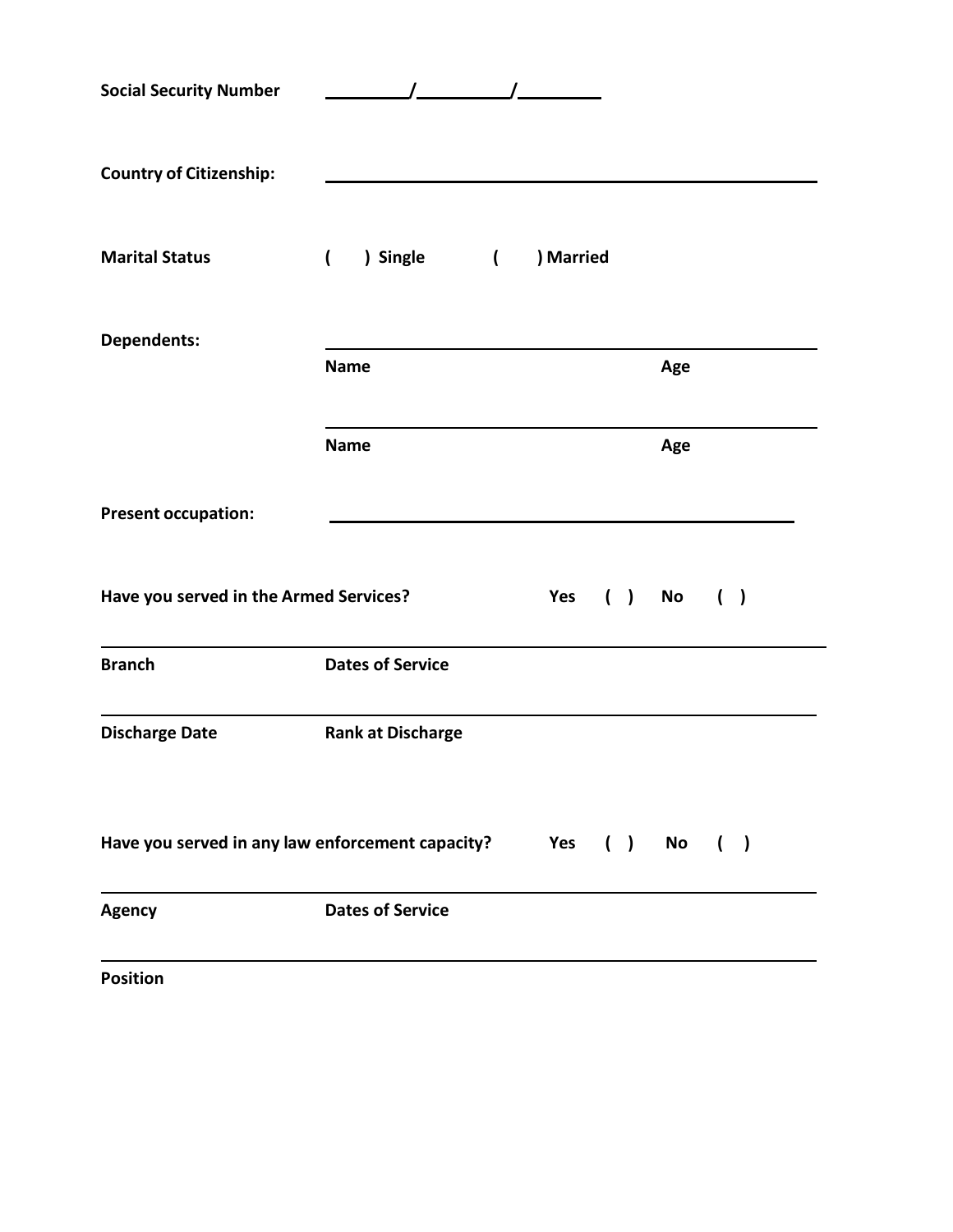#### **PAGE 2 OF 5**

**II . Applicant's Educational Background (Circle School for which Scholarship Application is submitted and attach proof of acceptance or attendance)**

| А. | Secondary:         |                                        |                                       |  |  |  |  |
|----|--------------------|----------------------------------------|---------------------------------------|--|--|--|--|
|    |                    | <b>Name and Address of High School</b> |                                       |  |  |  |  |
| В. | Undergraduate:     |                                        |                                       |  |  |  |  |
|    |                    | Name and Address of College/University |                                       |  |  |  |  |
|    |                    | <b>Anticipated Year of Graduation</b>  | <b>Degree</b>                         |  |  |  |  |
|    |                    | <b>Major Field of Study</b>            | <b>Cumulative Grade Point Average</b> |  |  |  |  |
| C. | Graduate:          |                                        |                                       |  |  |  |  |
|    |                    | <b>Name and Address of Institution</b> |                                       |  |  |  |  |
|    |                    | <b>Anticipated Year of Graduation</b>  | <b>Degree</b>                         |  |  |  |  |
|    |                    | <b>Major Field of Study</b>            | <b>Cumulative Grade Point Average</b> |  |  |  |  |
| D. | <b>Law School:</b> |                                        |                                       |  |  |  |  |
|    |                    | <b>Name and Address of Institution</b> |                                       |  |  |  |  |
|    |                    | <b>Anticipated Year of Graduation</b>  | <b>Degree</b>                         |  |  |  |  |
|    |                    | <b>Major Field of Study</b>            | <b>Cumulative Grade Point Average</b> |  |  |  |  |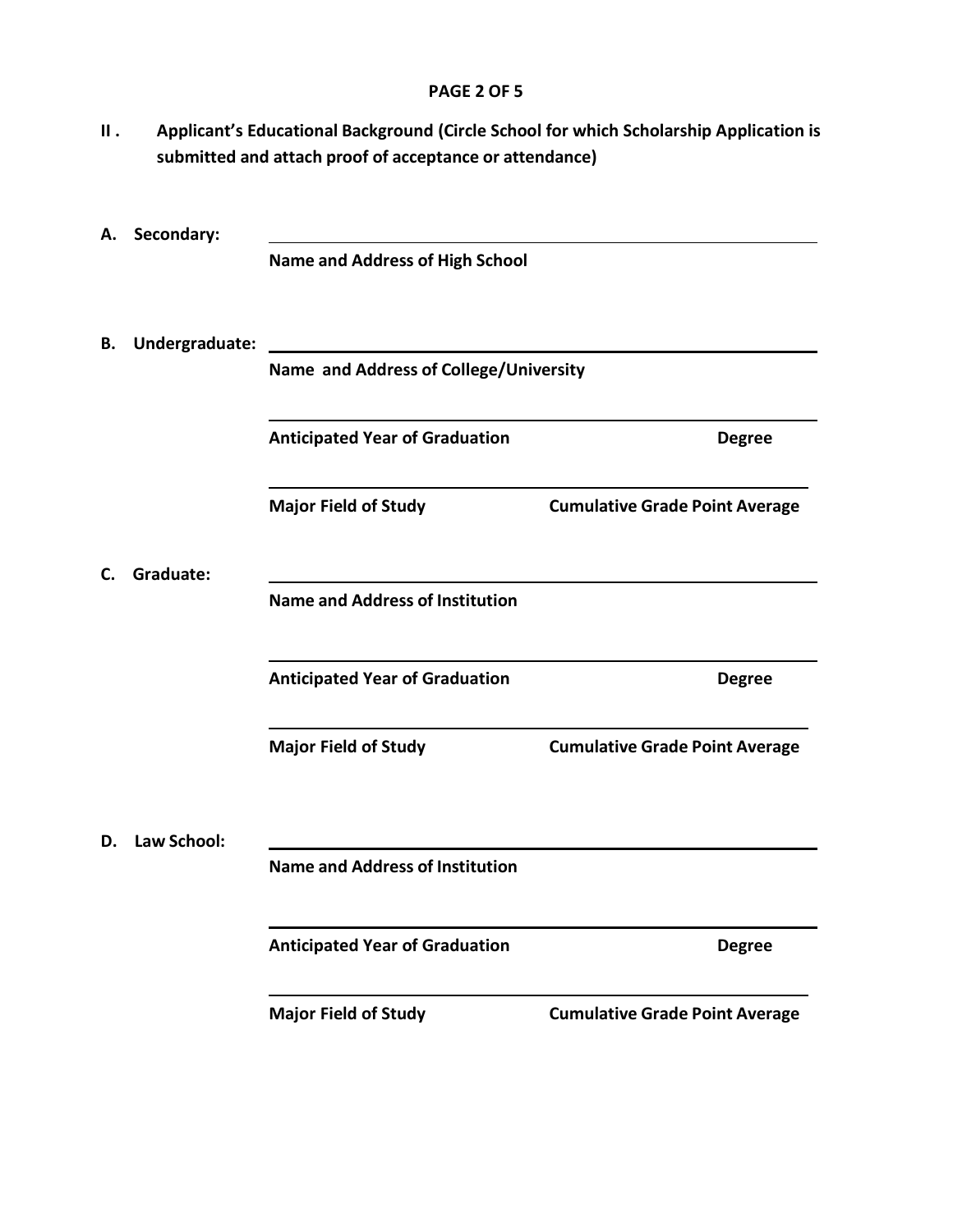#### **PAGE 3 OF 5**

## **III. Financial Information (Provide Figures Pertaining to the Academic Year for which Scholarship Application is Submitted)**

**A. Estimated Cost of Education, including Tuition, Room & Board and books.**

**B. Applicant's Current Yearly Salary: C. Spouse's Current Yearly Salary: D. All Other Sources of Income or Support, including parental : E. All Other Grants, Financial Aid and Scholarships: F. State any Other Information Relevant to Applicant's Financial Need:** 

#### **IV. Special Honors or Prizes**

Specify any special recognitions, honors or prizes which you have achieved including academic work, the arts, athletics, and community service.